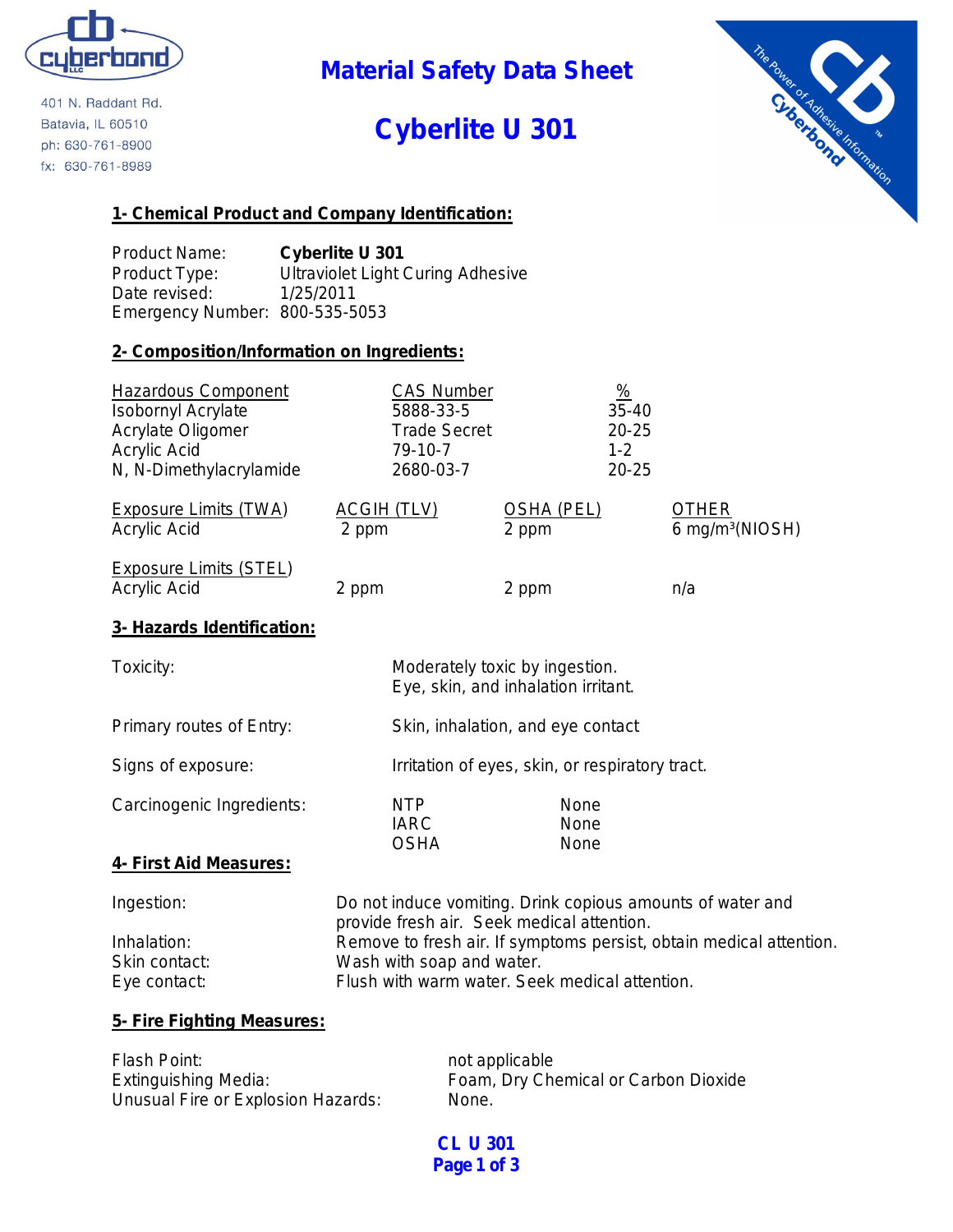### **Material Safety Data Sheet**

## **Cyberlite U 301**

Special Fire Fighting Procedures: Wear self-contained breathing apparatus.

#### **6-Accidental Release Measures**

Steps to be taken in case of spill or leak: Inform authorities in case of seepage into water system. Maintain adequate ventilation.

Soak up with inert absorbent. Store in a closed container until disposal.

#### **7- Handling and Storage:**

| Safe storage: | Store away from heat and direct sunlight to maximize shelf life.<br>Store inside in a dry location between 50°Fand 90°F. |  |  |
|---------------|--------------------------------------------------------------------------------------------------------------------------|--|--|
|               |                                                                                                                          |  |  |
| Handling:     | Keep container tightly closed. Avoid contact with skin. Avoid<br>breathing vapors.                                       |  |  |

#### **8- Protective Equipment:**

| Ventilation:            | Local exhaust ventilation recommended for maintaining vapor<br>level below TLV. |  |
|-------------------------|---------------------------------------------------------------------------------|--|
| Respiratory protection: | Not applicable with good local exhaust.                                         |  |
| Skin:                   | Neoprene or non-reactive gloves. Do not use cotton or wool.                     |  |
| Eye protection:         | Safety glasses or goggles with side shields.                                    |  |

#### **9- Physical and Chemical Properties:**

| Appearance:              | clear liquid                 |
|--------------------------|------------------------------|
| Odor:                    | Mild                         |
| <b>Boiling Point:</b>    | $212^\circ$ F                |
| Vapor Pressure:          | Less than .2mmHg @20C        |
| Vapor Density:           | More than 1 (Air = 1)        |
| Evaporation rate:        | Not applicable               |
| <b>Specific Gravity:</b> | 1.1                          |
| Solubility in water:     | Negligible.                  |
| Auto Igniting            | Product is not self-igniting |
|                          |                              |

#### **10- Stability and Reactivity**

| Stability:                | Stable                                                 |
|---------------------------|--------------------------------------------------------|
| Hazardous Polymerization: | Will not occur                                         |
| Incompatibility:          | Photoreactive. Reacts with amines, acids, alkalis, and |
|                           | oxidizing agents.                                      |